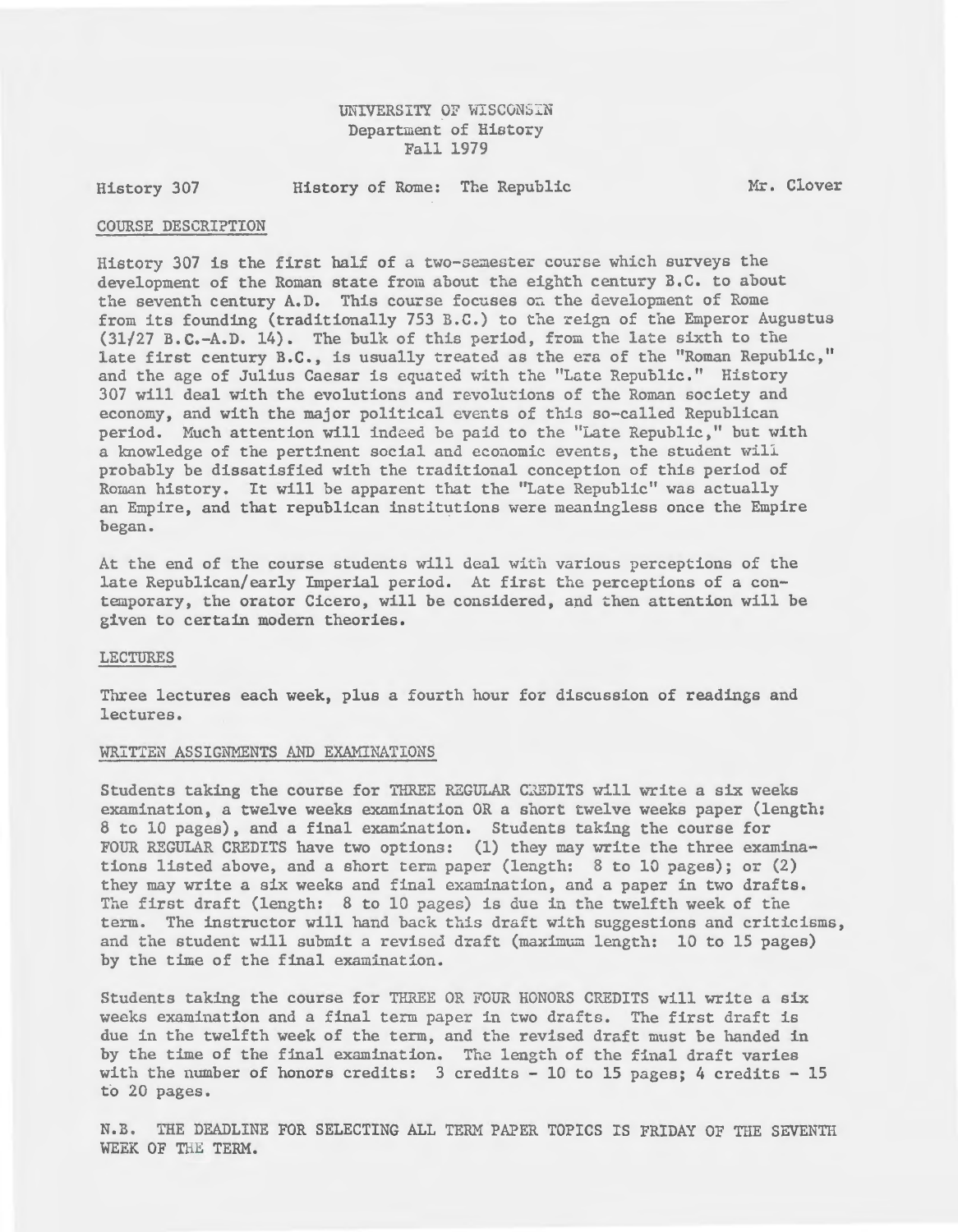#### GRADING SYSTEM

- 3 regular credits: 6 weeks exam 30%, 12 weeks exam 30%, final exam 40% of final grade.
- 4 regular credits: 6 weeks exam 30%, 12 weeks exam or paper 30%, final exam and paper 40% of final grade.
- 3-4 honors credits: 6 weeks exam 30%, first draft of term paper 35%, final draft 35% of final grade.

REQUIRED READINGS (\* required purchase at bookstore

- % recommended purchase at bookstowes
	- # on three-hour reserve in Room 1191 Helen C. White)
- M. Cary and H.H. Scullard, A History of Rome. Srd ed. St. Martin's Press.  $\ast$
- E. Badian, Roman Umperialien in the Lata Republic. Cornell Paperback  $\frac{1}{\sqrt{6}}$ no. CP 109.
- \*# R.M. Errington, Dawn of Empire: Loue's Ries to Horld Power. Cornell Paperback no. CP 123.

P.A. Erunt, Social Conflicts in the Reman Republic. Norton Library Paperback.  $\star$ 

- $*$ Cicero, Selected Works. Viking-Ranguin Classic.
- %# R. Syme, The Roman Revolution. Oxford University Press Paperback no. 1.
- D. Kagan, Problems in Ancient History, Volume II: The Roman World. Macmillan  $Z#$ Paperback.

### SYLLABUS FOR THE FIRST SIX WEEKS

Week Topic

# Required Roading

 $I-TII$ Rome of the kings (ca. 753-569) B.C.). The constitution of the early Roman Republic; the internal development of the Roman economy and society from the sixth to the third century B.C.; and the emergence of the Roman nobility by the third and second centuries  $B$ .C.

M. Cary and H. Scullard, A History of Rome, pp. 3-168; P.A. Brunt, Social Conflicts in the Roman Republic, pp. 1-73; D. Kagan, Probla s in Ancient History, II,  $22.7 - 00.$ 

IV-VI The Roman conquest of Italy, Much of the reading in Cary's especially from 390 to 265 L.C.; history (above) deals with the the conquest of the Mediterranean conquests. Read also: R.M. from 264 to ca. 146 B.C.; the Exsington, Dawn of Empire: Rome's nature of and motives behind the Mine do World Rower, pp. 3-269; and D. Kagan, Problems in Ancient conquest. Mistery, MI, pp. 60-162.

A similar outline of the remainder of the course will be provided after the six weeks examination, which will cover the readings and topics noted above. Students should read about 110 pages of the reading ussignment per week in order to complete the readings by the sixth week of the semester.